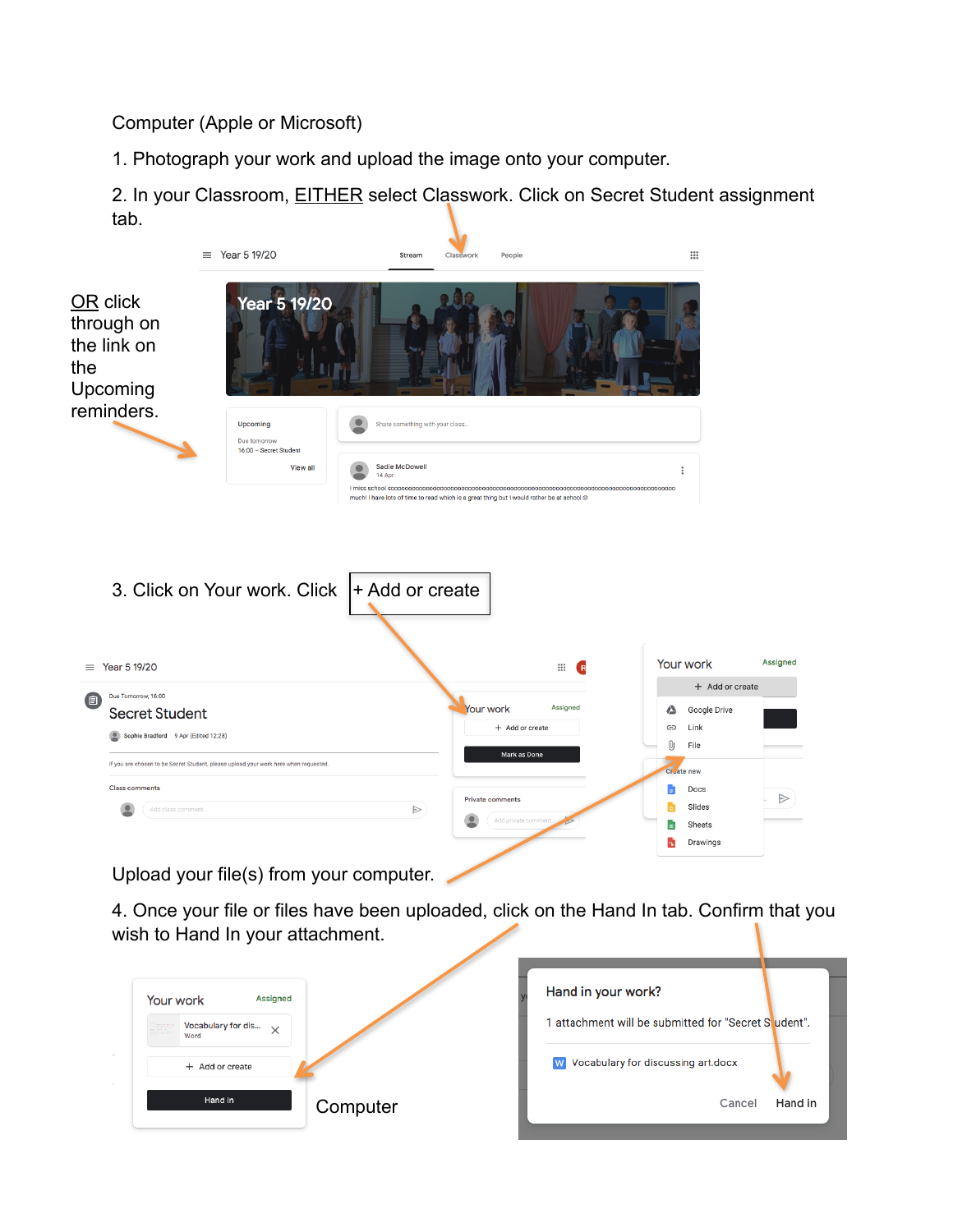(Chromebook)

1. Photograph your work and upload the image onto your Google Drive

2. In your Classroom, **EITHER** select Classwork. Click on Secret Student assignment tab.



Upload your file(s) from your Google Drive.

4. Once your file or files have been uploaded, click on the Hand In tab. Confirm that you wish to Hand In your attachment.

| Your work                                        | <b>Assigned</b> | Hand in your work?                                 |
|--------------------------------------------------|-----------------|----------------------------------------------------|
| Vocabulary for dis<br>Service<br>Externé<br>Word | $\times$        | attachment will be submitted for "Secret Student". |
| + Add or create                                  |                 | W Vocabulary for discussing art.docx               |
| Hand in                                          |                 | Hand in<br>Cancel                                  |